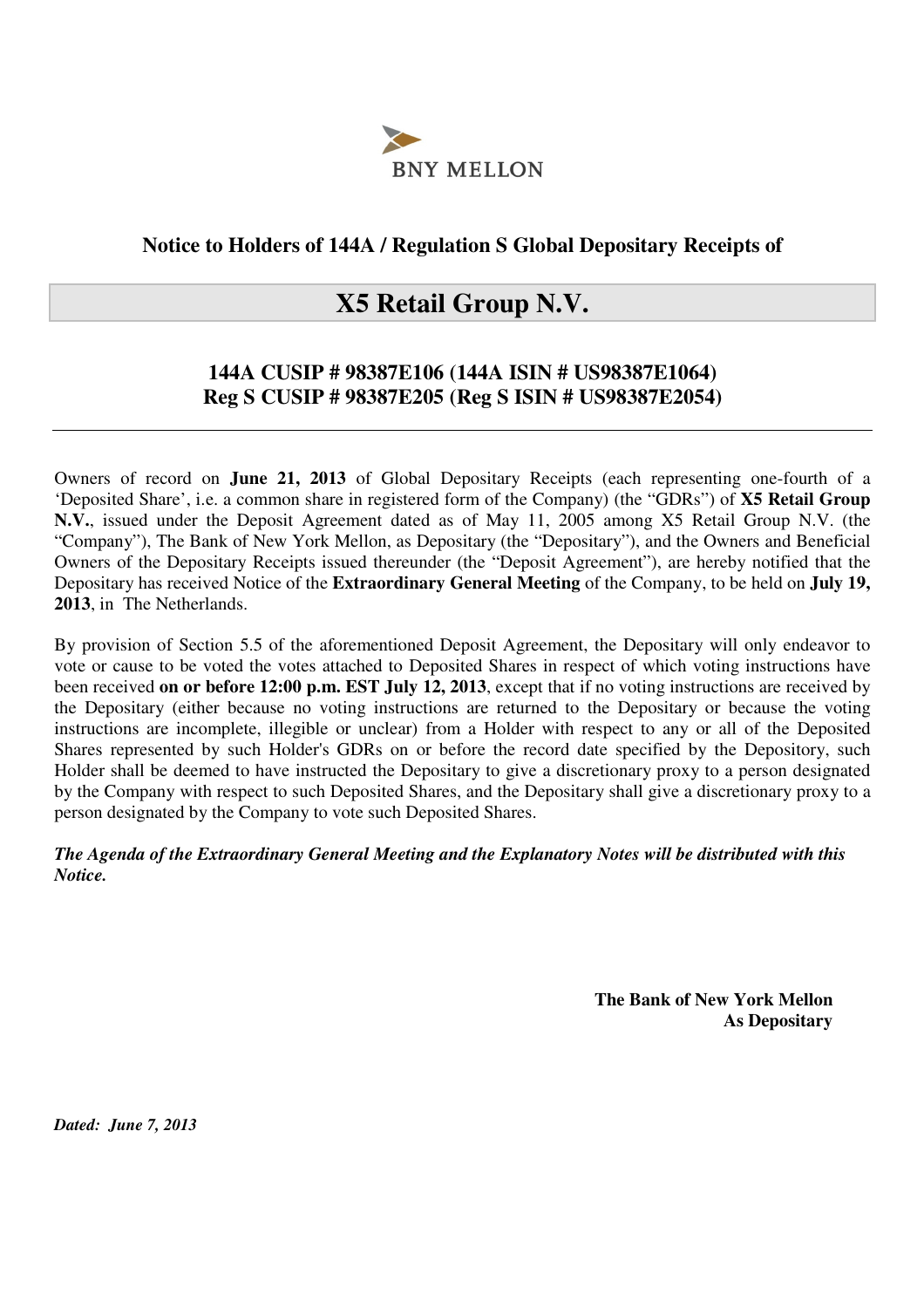## EXTRAORDINARY GENERAL MEETING OF X5 RETAIL GROUP N.V.

| TO: | The Bank of New York Mellon, ADR Proxy Group<br>Fax Number: (732) 667 - 9098<br>Telephone Number: (212) 815 - 5021 (Mira Daskal) |  |
|-----|----------------------------------------------------------------------------------------------------------------------------------|--|
| RE: | <b>X5 RETAIL GROUP</b><br><b>Extraordinary General Meeting to be held on July 19, 2013</b>                                       |  |
|     | FROM: Name / Company Name                                                                                                        |  |
|     |                                                                                                                                  |  |
|     | DTC PARTICIPANT NUMBER:<br>Mandatory for 144A only                                                                               |  |
|     |                                                                                                                                  |  |
|     |                                                                                                                                  |  |
|     | SIGNATURE: Authorized Signatory Name, Signature / Medallion for 144A only                                                        |  |
|     |                                                                                                                                  |  |
|     |                                                                                                                                  |  |
|     | TOTAL NUMBER 144 ADRs (CUSIP # 98387E106)                                                                                        |  |
|     | <b>TOTAL NUMBER REG S GDRs (CUSIP # 98387E205)</b>                                                                               |  |
|     | <b>NUMBER 144 A ADRs BEING VOTED:</b>                                                                                            |  |
|     | <b>NUMBER REG S GDRs BEING VOTED:</b>                                                                                            |  |
|     | $-$ , 2013                                                                                                                       |  |

## **X5 Retail Group N.V. Extraordinary General Meeting July 19, 2013**

**The above-noted holder of 144 A / Reg S Global Depositary Receipts ("GDRs") of X5 RETAIL GROUP N.V. (the "Company") hereby requests and instructs The Bank of New York Mellon, as Depositary, to endeavor insofar as practicable, to vote or cause to be voted the number of Deposited Securities underlying the ADR/GDRs held as of close of business on June 21, 2013 at the Extraordinary General Meeting of the Company to be held on July 19, 2013 in respect of the following resolutions:** 

> **THIS FORM MUST BE RECEIVED COMPLETED BY JULY 12, 2013 AT 12:00 PM EST TO BE VALID**

**X5 RETAIL GROUP** Page 2